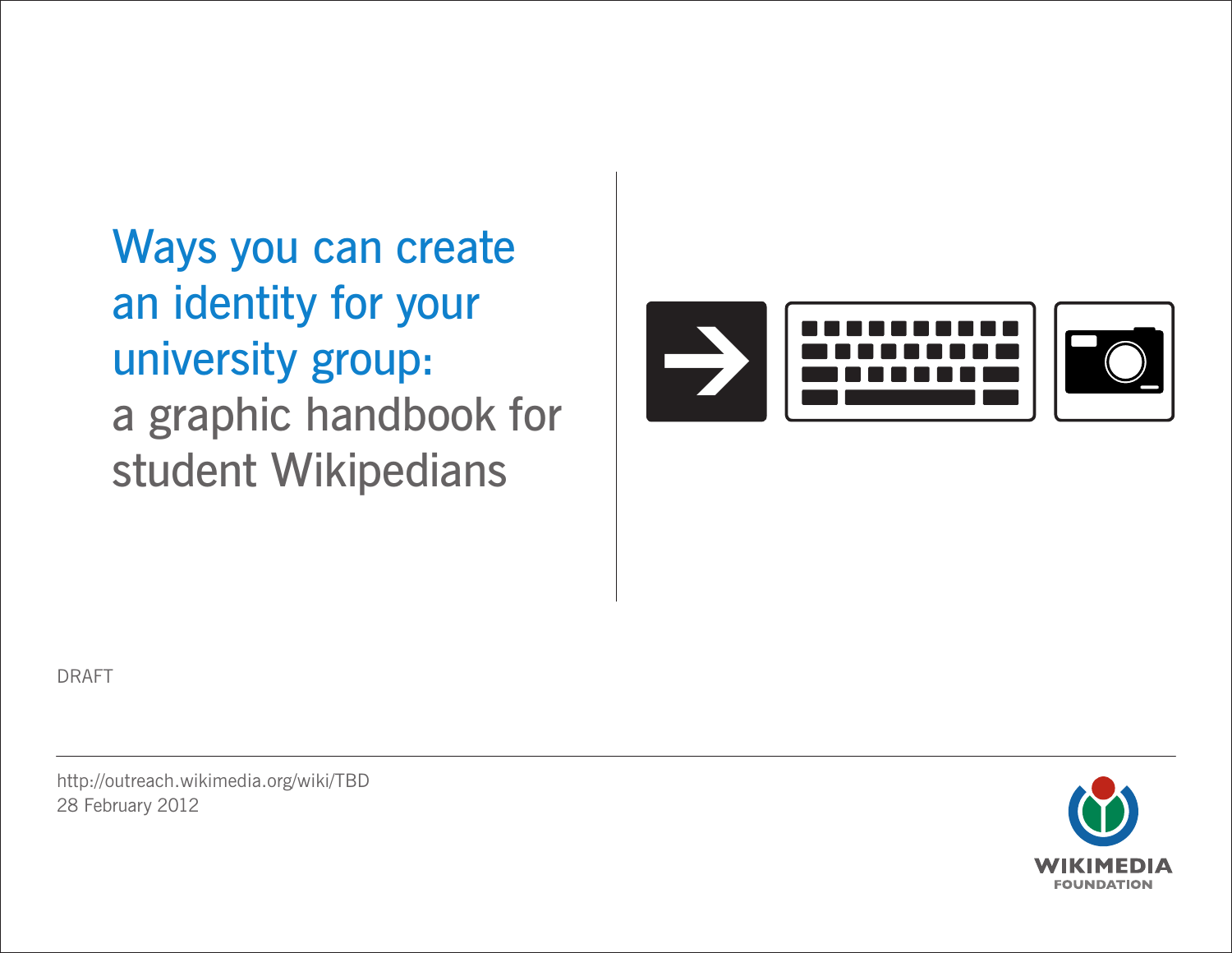wording for affiliation

**Wikipedians at Wikipedians of Wikipedia Club Wikipedian Society**

school name optional department / sub-group variable school color(s) variable school graphic element(s) wikipedia shortcut possible URL variable slogan

**University of Western Ontario Public Administration purple, white, yellow UWO, crest, mascot, map wp@uwo, wp:uwo / wp@uwopa, wp:uwopa wikipediansatuwo.org [ citation needed ]**

Start with information about your group.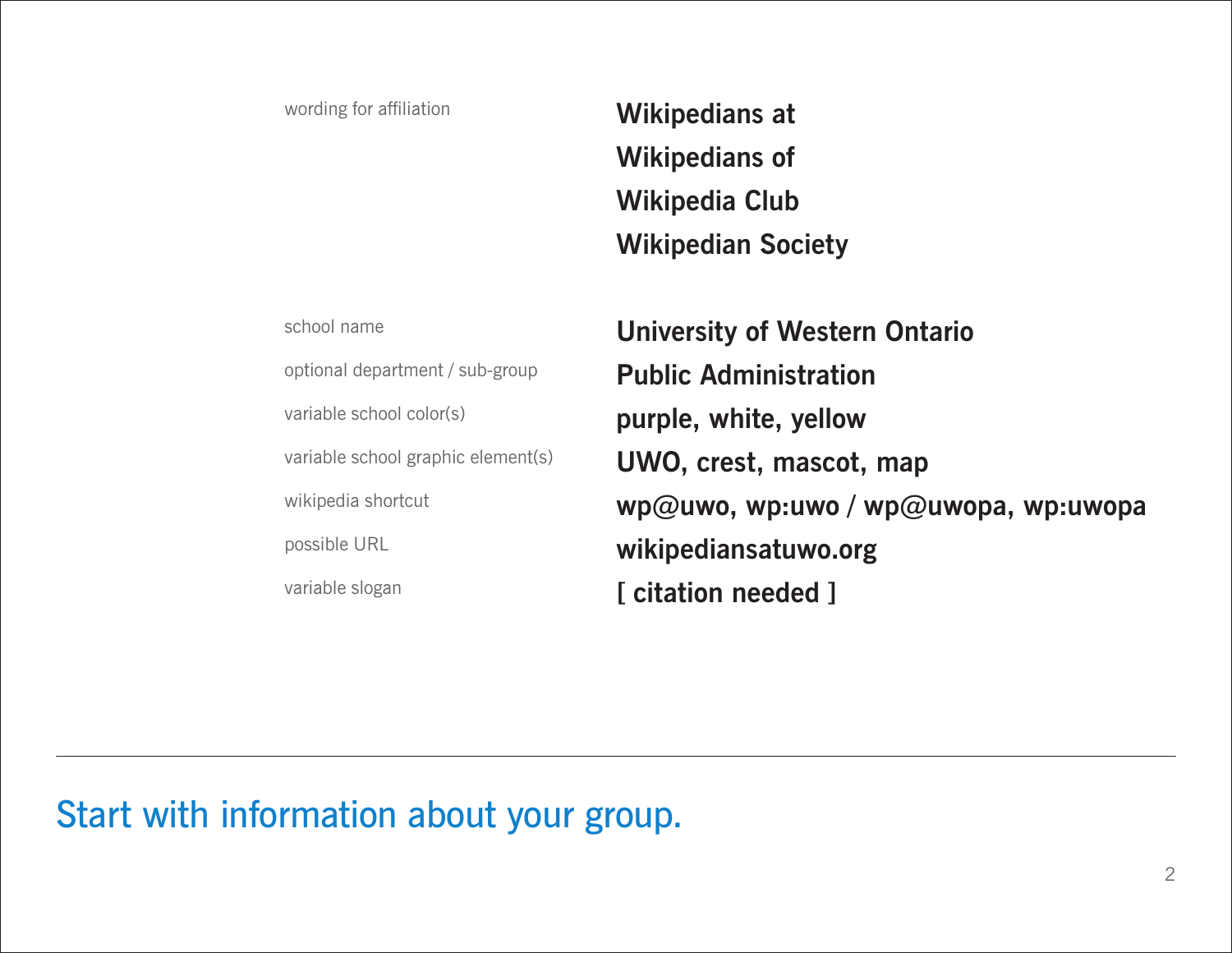Sans serif fonts like Helvetica or Arial

## **Wikipedians at**

## **University of Western Ontario**

## **Public Administation**

Serif fonts like Times or Libertine

Wikipedian Society of

New York University

Set your name in a bold classic font on a black stripe.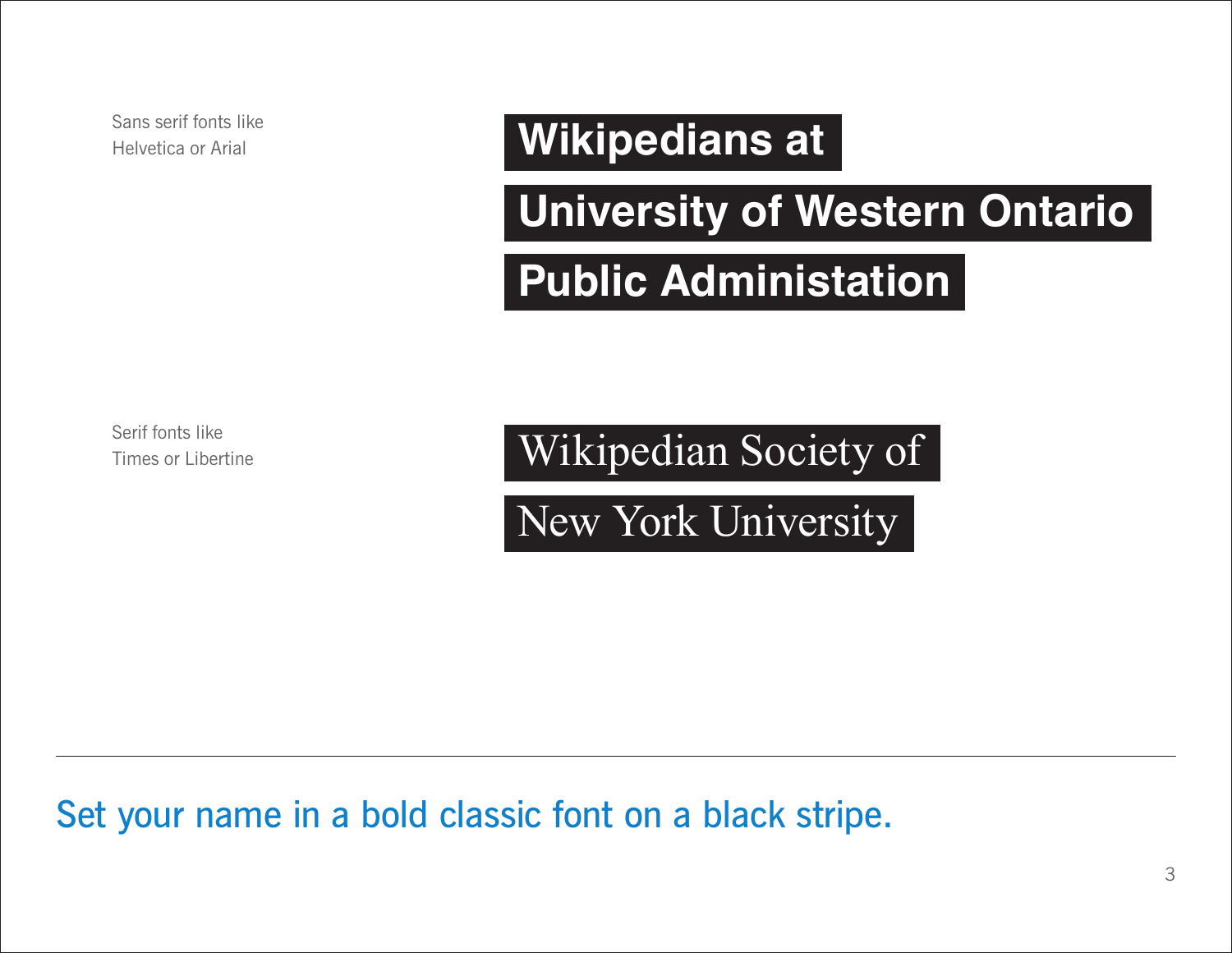for contributing



for informing



for enjoying



#### Combine it with iconography relevant to your group and its events.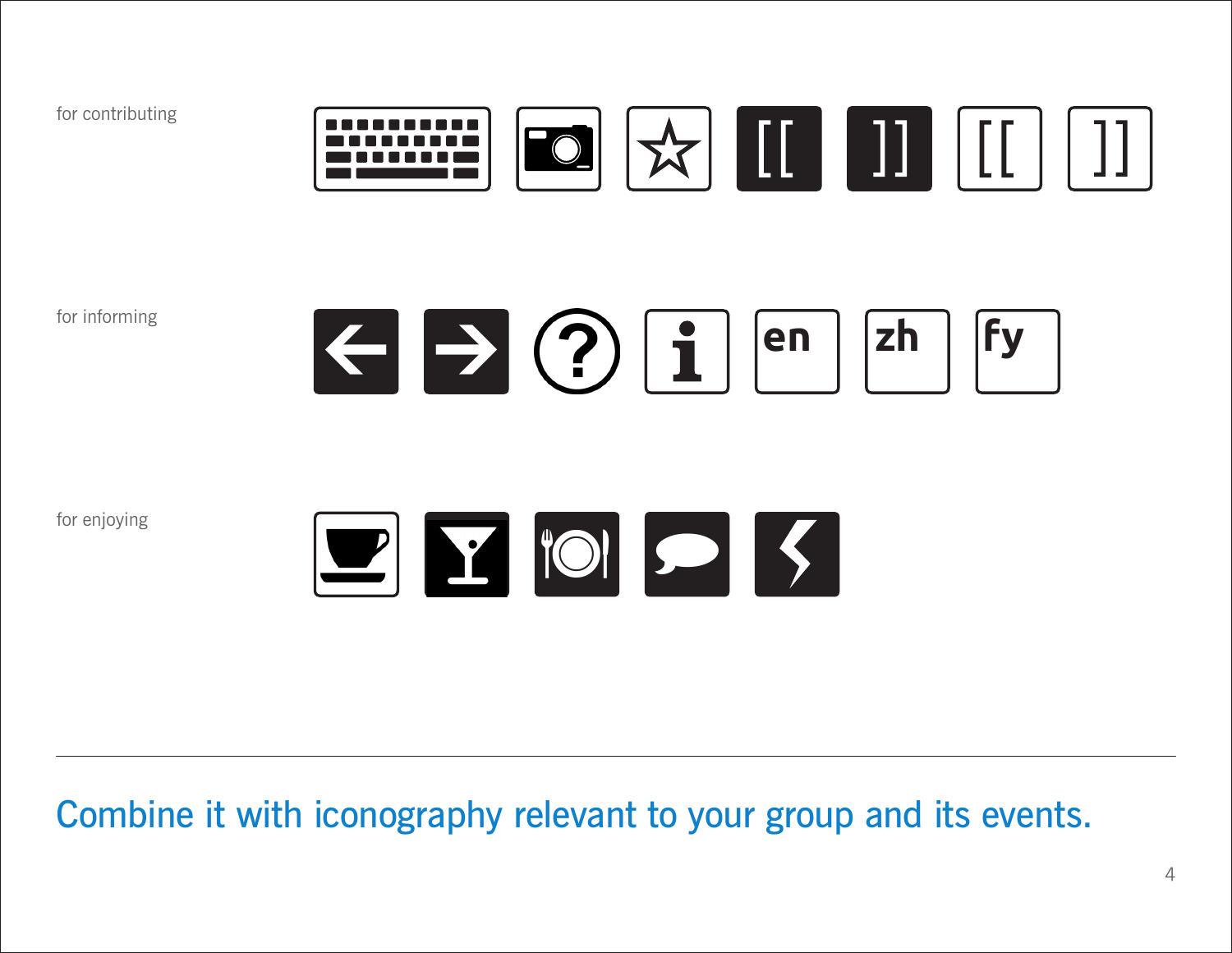# **Wikipedians at**

**University of Western Ontario**

**Public Administation**



And make a signage system that guides people to your group.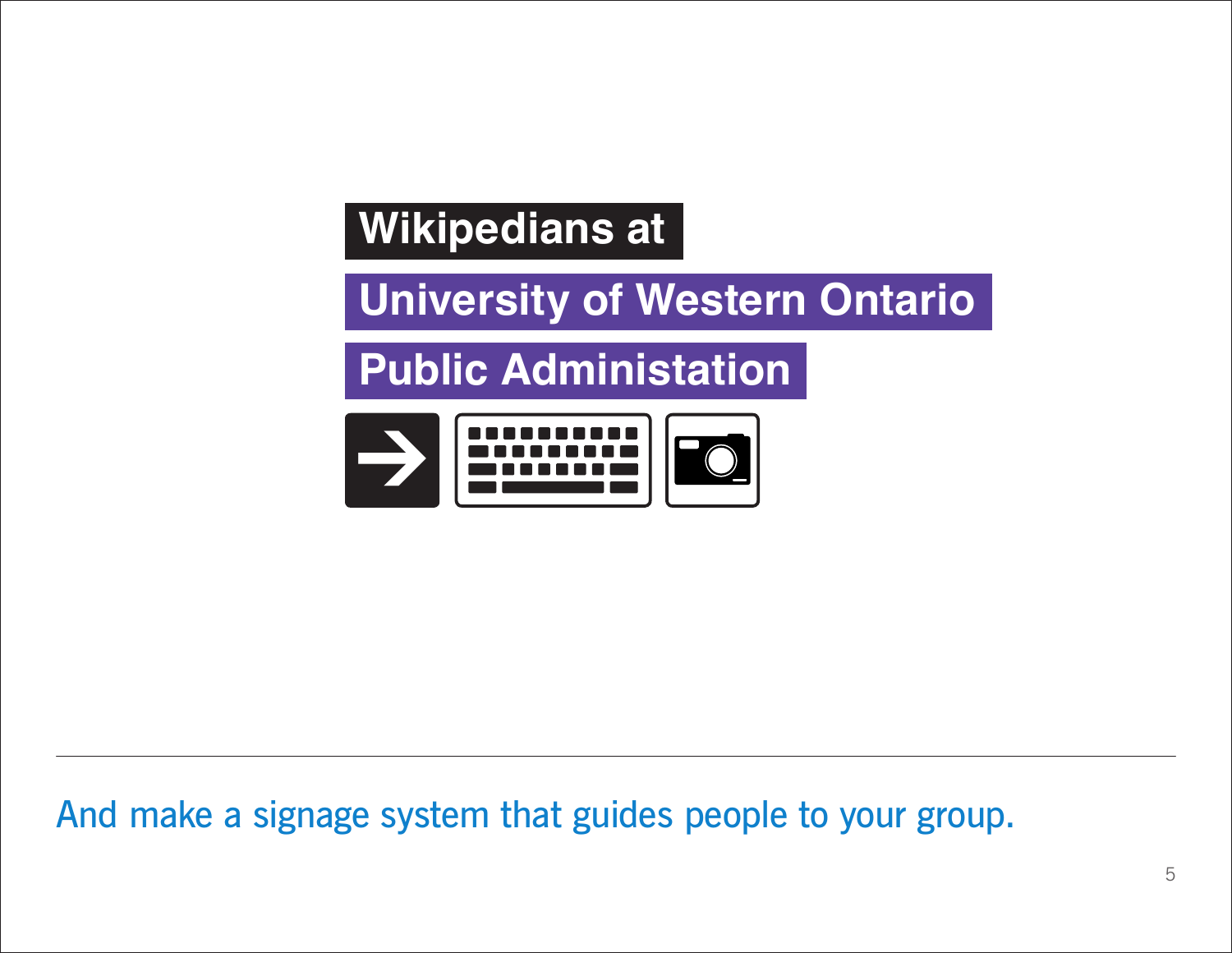

#### Use Wikipedia:Meetup and social media to build your community.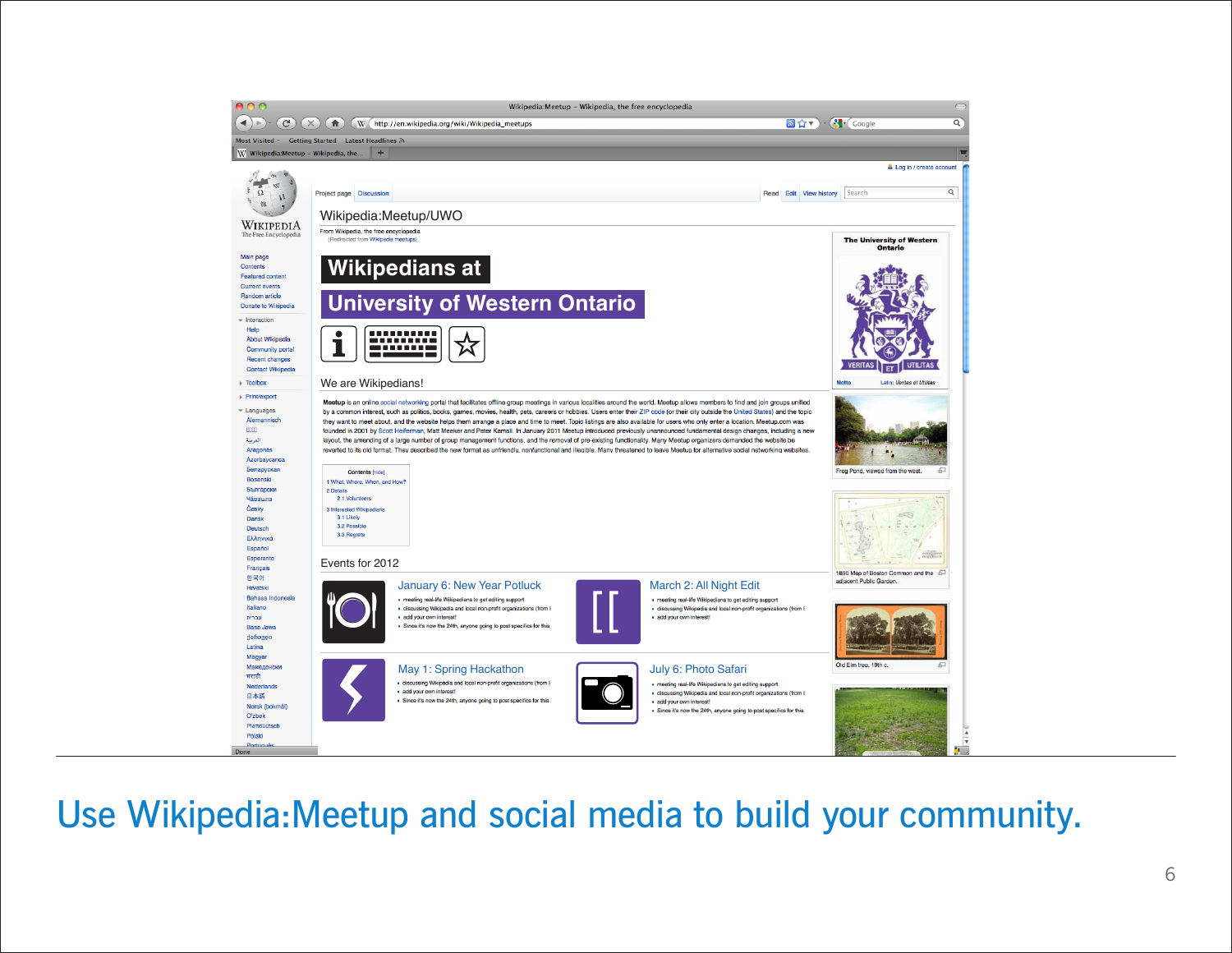150 x 150 px







Perhaps a Wikipedia shortcut can work as the group identifier.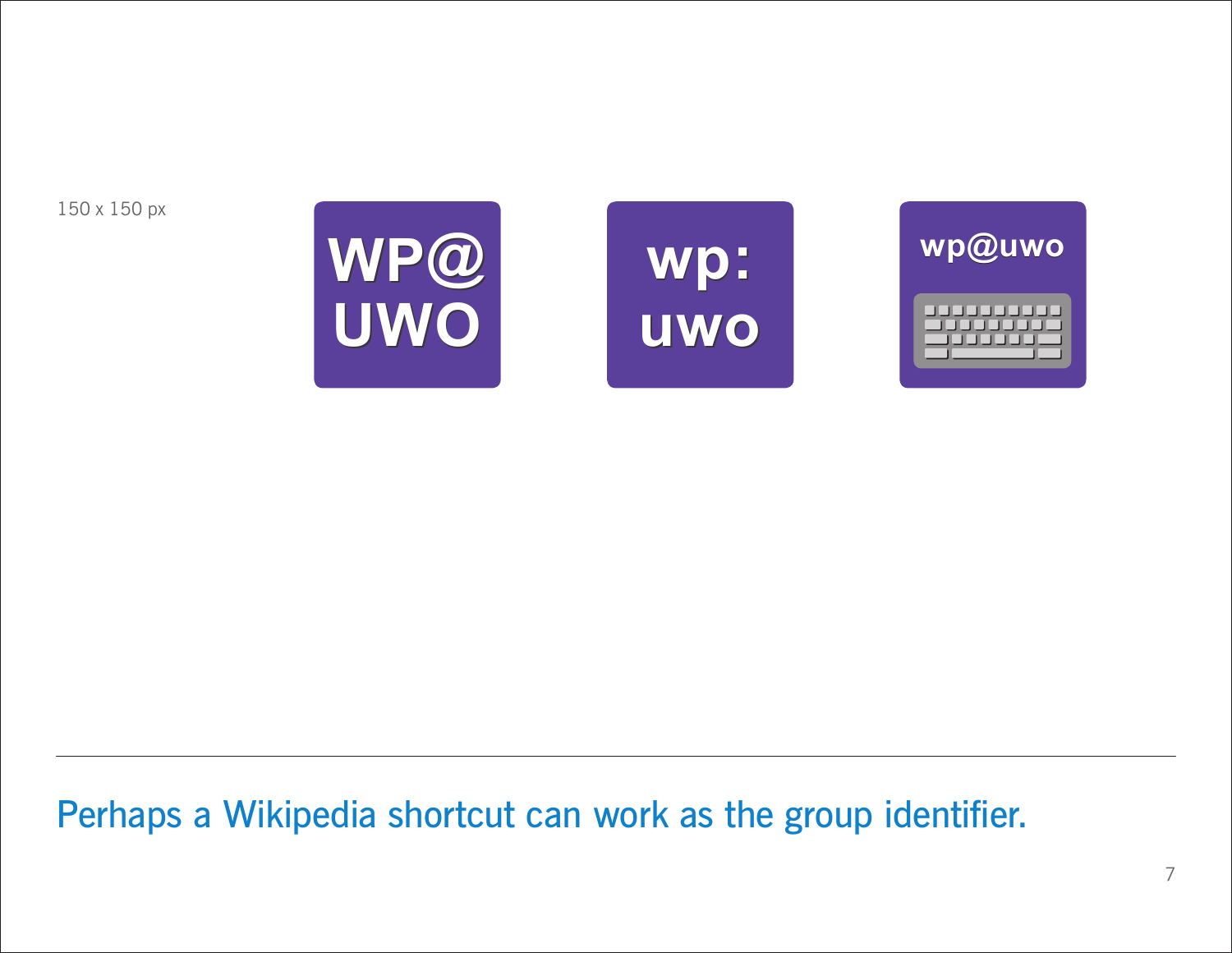

Wikipedia Club

Université Paris-Sorbonne

Show it all or keep it real simple.